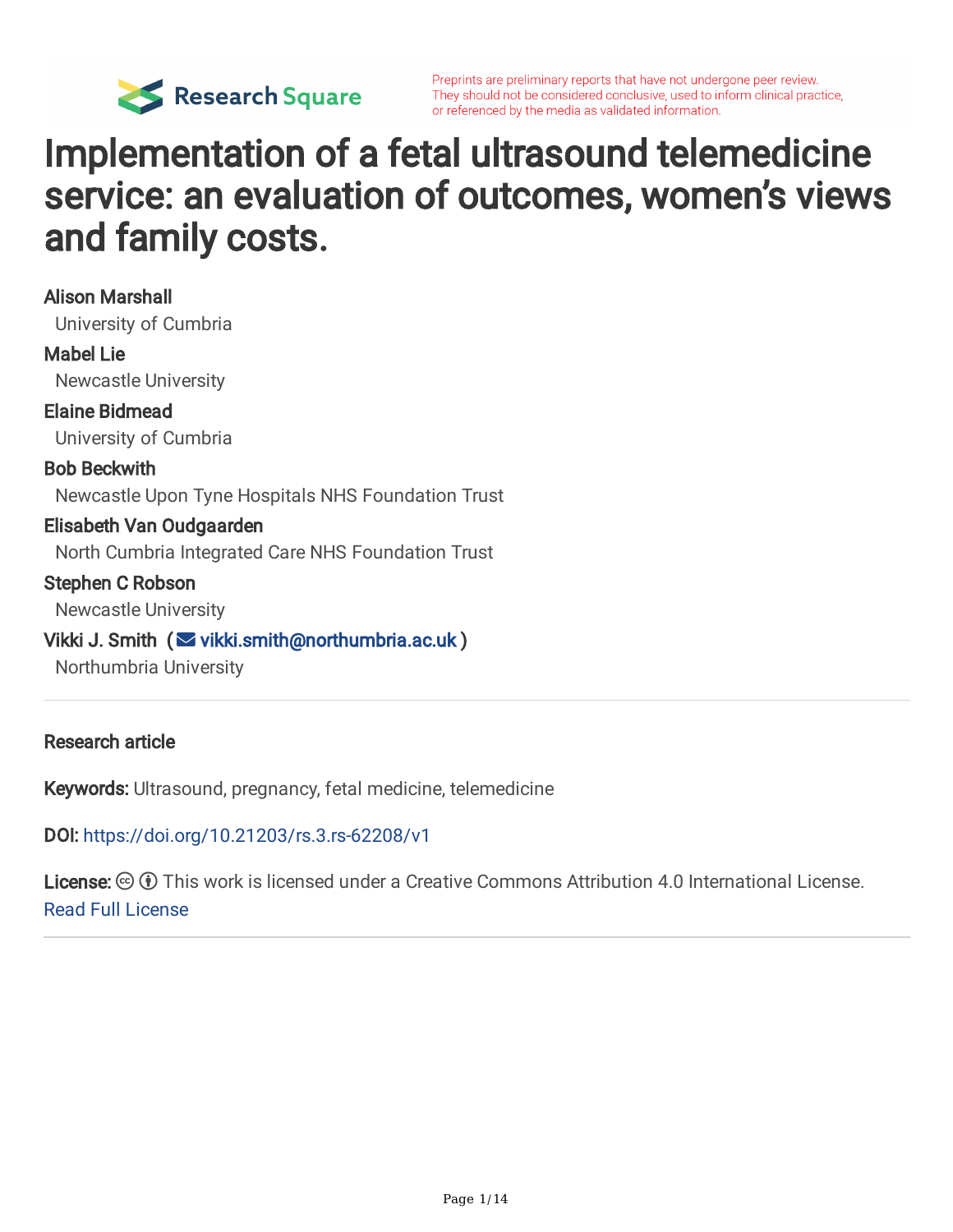# Abstract **Background**

The complexity of fetal medicine (FM) referrals that can be managed within obstetric units is dependent on the availability of specialist ultrasound expertise. Telemedicine can effectively transfer real-time ultrasound images via video‐conferencing. We report the successful introduction of a fetal ultrasound telemedicine service linking a specialist fetal medicine (FM) centre and a remote obstetric unit.

# **Methods**

All women referred for FM consultation from the obstetric unit were seen via telemedicine, excluding cases where invasive testing or cardiac anomalies were anticipated. The image quality was rated following each consultation. Women's experiences and family costs were evaluated by a questionnaire completed following the first telemedicine appointment during the first phase of the project.

## **Results**

Overall, 297 women had a telemedicine consultation during Phase 1 (pilot and evaluation) and Phase 2 (embedding and adoption) of the project, which covered a four year period. There were 154 new and 143 follow-up consultations. Thirty-four women completed questionnaires during the Phase 1 of the study. Travel to the telemedicine consultation took a median time of 20 minutes (4,150), in comparison to an estimated journey of 229.8 minutes (120,450) to the FM centre. Women were generally satisfied with the service and valued the opportunity to have a FM consultation locally.

# **Conclusions**

We have demonstrated that a fetal ultrasound telemedicine service can be successfully introduced to provide FM ultrasound of sufficient quality to allow fetal diagnosis and specialist consultation with parents. Furthermore, the service is acceptable to parents, has shown a reduction in family costs and journey times.

### **Background**

Ultrasound screening and diagnosis of fetal abnormality and wellbeing is universally offered with the aim of providing parents with accurate information to inform timely intervention (1). The caseload and complexity of pregnancy complications that can be managed locally in obstetric units is largely dependent on the availability of health care professionals with the expertise required to interpret fetal ultrasound images and provide appropriate counselling (2). Women are often referred from their local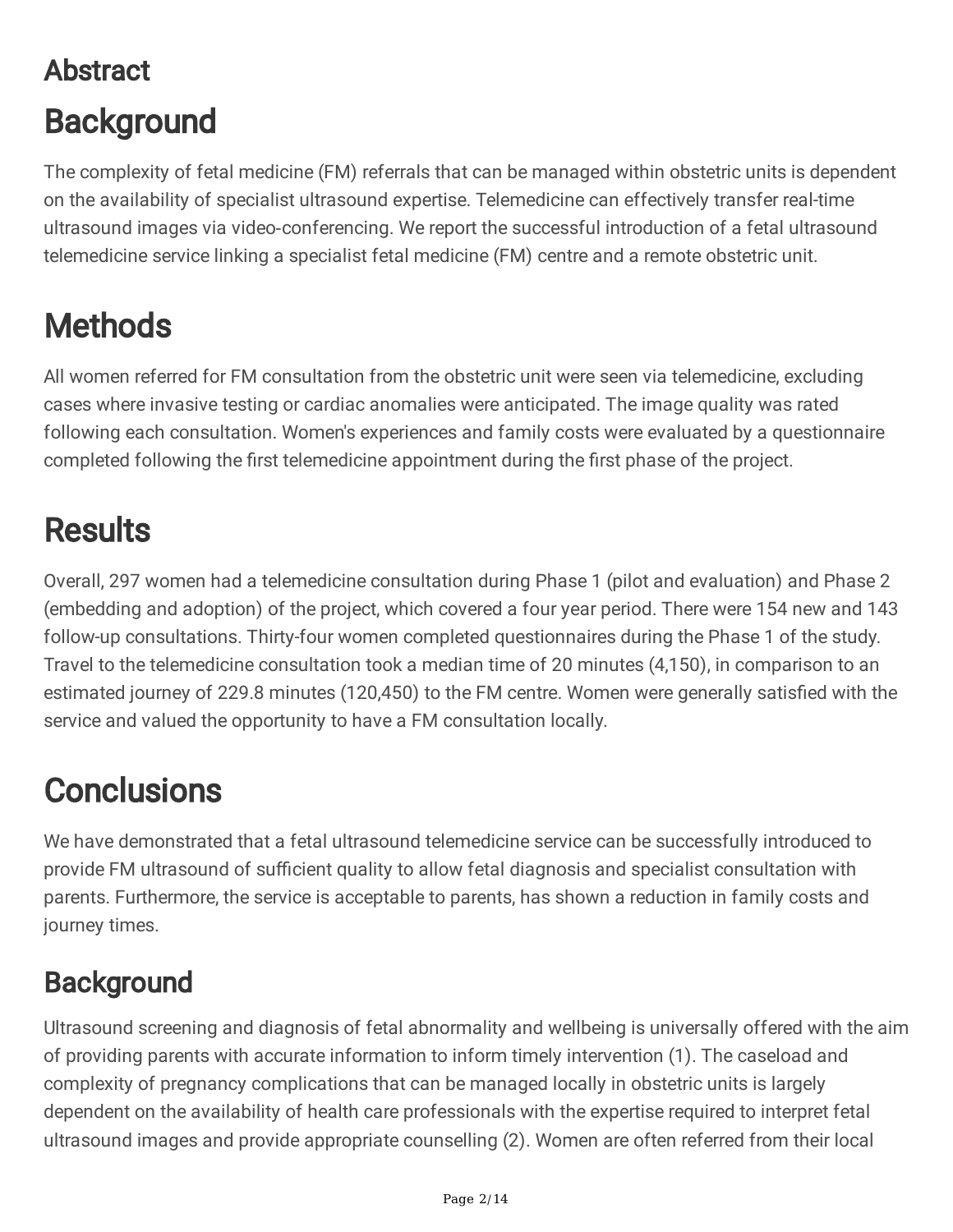obstetric unit to a specialised fetal medicine (FM) centre (within a tertiary referral centre) when a fetal anomaly is suspected or intensive, fetal monitoring is required.

Telemedicine can be used to provide healthcare at a distance thereby overcoming challenges relating to geography and the availability of medical expertise. It has previously been used to provide FM consultations (3) and also to undertake real time fetal echocardiography (4), offering women the option to receive prenatal diagnosis and consultation with a specialist, whilst remaining in their local hospital. Providing ultrasound consultations via a telemedicine link has previously been shown to be highly acceptable to women (5). In addition, telemedicine can be used to provide ultrasound training remotely (5, 6) thereby improving obstetric sonographers' skills in diagnosing fetal anomalies and monitoring fetal wellbeing and reducing the number of cases referred to FM centres. The opportunity to reduce the quantity of face-to-face consultations is particularly relevant in the current COVID-19 pandemic situation (7).

For families living in rural areas, access to a FM centre can involve travelling long distances and incurring costs due to loss of earnings, childcare and travel. As an example, women living in parts of Cumbria, UK need to travel up to six hours to attend the FM centre in Newcastle-upon-Tyne for specialist fetal medicine opinion. Cumbria is affected by significant challenges in the provision of health care due to a predominantly rural and isolated population, (8) with some areas affected by high levels of socioeconomic deprivation (9). The combination of these factors means that long journey times are frequently associated with high family costs as well as significant inconvenience for families.

There are recognised challenges to the introduction of telemedicine into routine service provision despite encouraging results from research studies  $(10-12)$ . This paper reports the implementation of a successful fetal ultrasound telemedicine service, incorporating an evaluation of women's views of the service and a comparison of family costs.

## **Methods**

The project involved two phases:

**Phase 1** – (12 months, from October 2015 to October 2016) – The pilot and evaluation phase, included establishing the video-conferencing between the FM centre and the obstetric unit, the advanced training of sonographers and collection of participant questionnaire data. Patient experience data was collected throughout the initial 12 month, funded set-up phase (2015–2016).

**Phase 2** (36 months, from November 2016 to October 2019) – The embedding and adoption phase, which involved increasing complexity of cases and the introduction of multidisciplinary consultations.

The service was implemented at a specialist FM centre in North East England, and an obstetric unit situated in the North West of England  $($   $\sim$  1,200 births per annum) in October 2015. The service utilised existing  $2 \times 100$ Mbp/s fibre optic circuits, installed between the hospitals during the pilot phase of the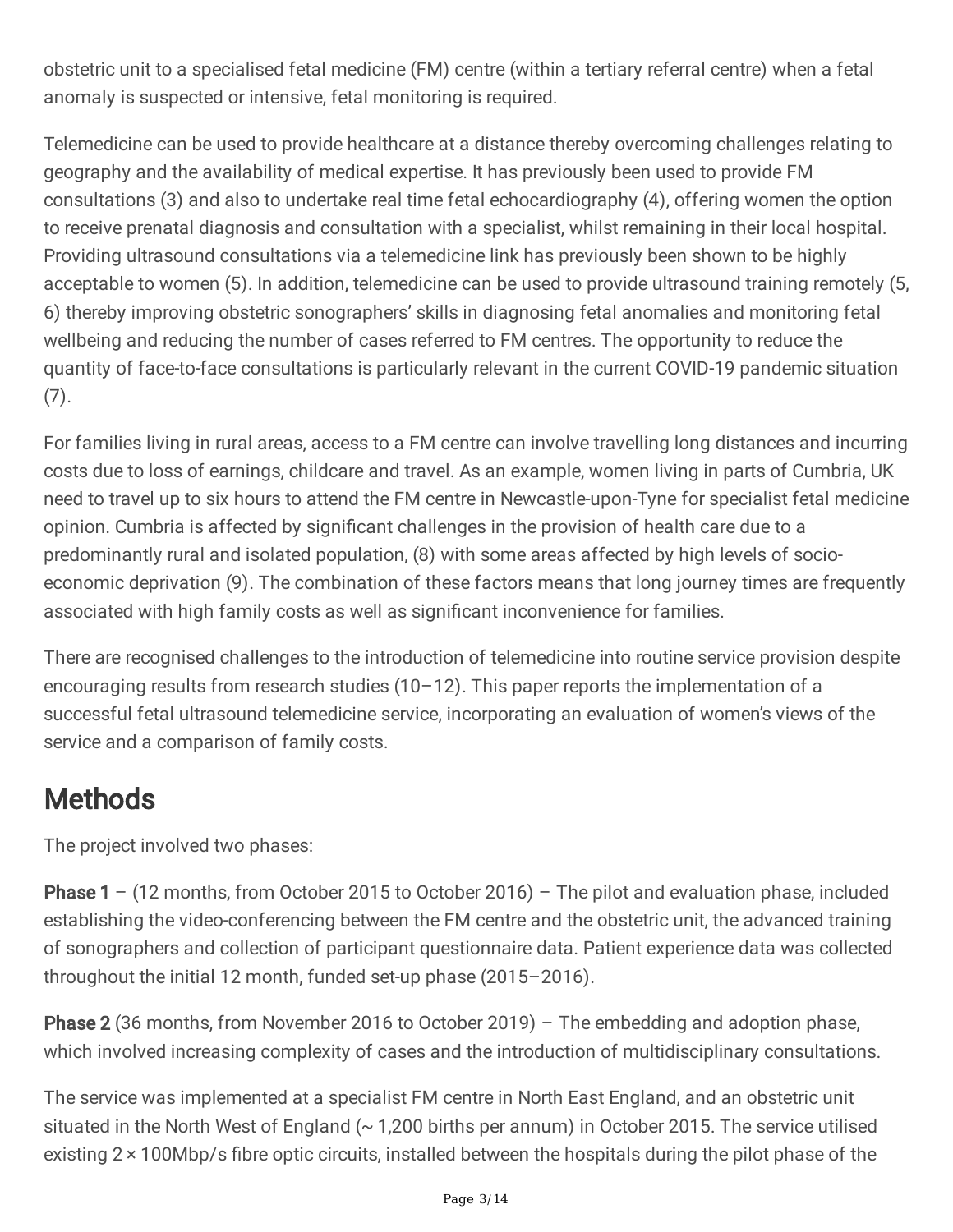project to support another clinical service. A codec was installed at both sites together with a Cisco Video Conferencing (VC) unit at the FM centre and a Polycom Group 500 VC unit at the obstetric unit to allow the handling of high quality images using the least bandwidth. A bespoke unit including a monitor, microphone, camera and codec was assembled for use in the clinical ultrasound room. The camera position could be switched (using a remote control) between the ultrasound machine display during scans, to the woman and her family during pre- and post-scan counselling. The FM consultant and the family had a full screen view of each other when discussing the scan findings.

Information Technology (IT) support was provided by a 24-hour help desk at the FM centre and by the local IT team at the obstetric unit. The telemedicine link was available for one session (~ 3 hours) per week requiring the provision of an obstetric sonographer. A midwife was present throughout the consultation to provide support to the woman and family at the obstetric unit.

Referrals from the obstetric unit for FM opinion were assessed for telemedicine suitability by one of the FM consultants or the lead FM midwife. All appropriate cases were offered telemedicine consultation; cases were excluded from telemedicine consultation for the following reasons: (a) anticipated need for invasive diagnostic or therapeutic intervention (b) structural cardiac anomaly [due to presence of separate fetal cardiology clinics] (c) suspected facial clefts [due to the need for 3D ultrasound]. Measurement of nuchal translucency (as part of combined testing for common trisomies in twin pregnancies), previously undertaken at the FM centre, was introduced in June 2016 with scans being viewed by an experienced midwife sonographer. An information sheet, as well as verbal explanation of the process was provided to women prior to the telemedicine consultation. Standard operating procedures were issued to staff, which included guidance on the equipment set-up, patient referral and suitability assessment, consultation process and action in case of link failure.

Three experienced sonographers, each with over eight years' obstetric ultrasound experience, completed a training programme during the first four weeks of the pilot phase of the project. The sonographers familiarised themselves with the teleconferencing equipment while undertaking fetal growth scans, supported by the team at the FM centre. This provided the opportunity to test the quality and reliability of the transmitted audio and ultrasound images and to undertake training in the acquisition and interpretation of uterine artery (UAD) and middle cerebral artery (MCAD) Doppler. Sonographers at the obstetric unit did not perform UAD or MCAD prior to the implementation of the telemedicine link and women were previously referred to the FM centre if these investigations were indicated. The sonographers were provided with a pre-training manual and remote guidance via the telemedicine link from an experienced midwife sonographer based at the FM centre.

Ultrasound scans at the obstetric unit were performed ), using a Toshiba Aplio 400 ultrasound machine. During the ultrasound consultation, a FM consultant provided verbal guidance to the sonographer via the telemedicine link to ensure that the necessary images and measurements were obtained. Following the scan, the FM consultant discussed the findings and implications with the woman and her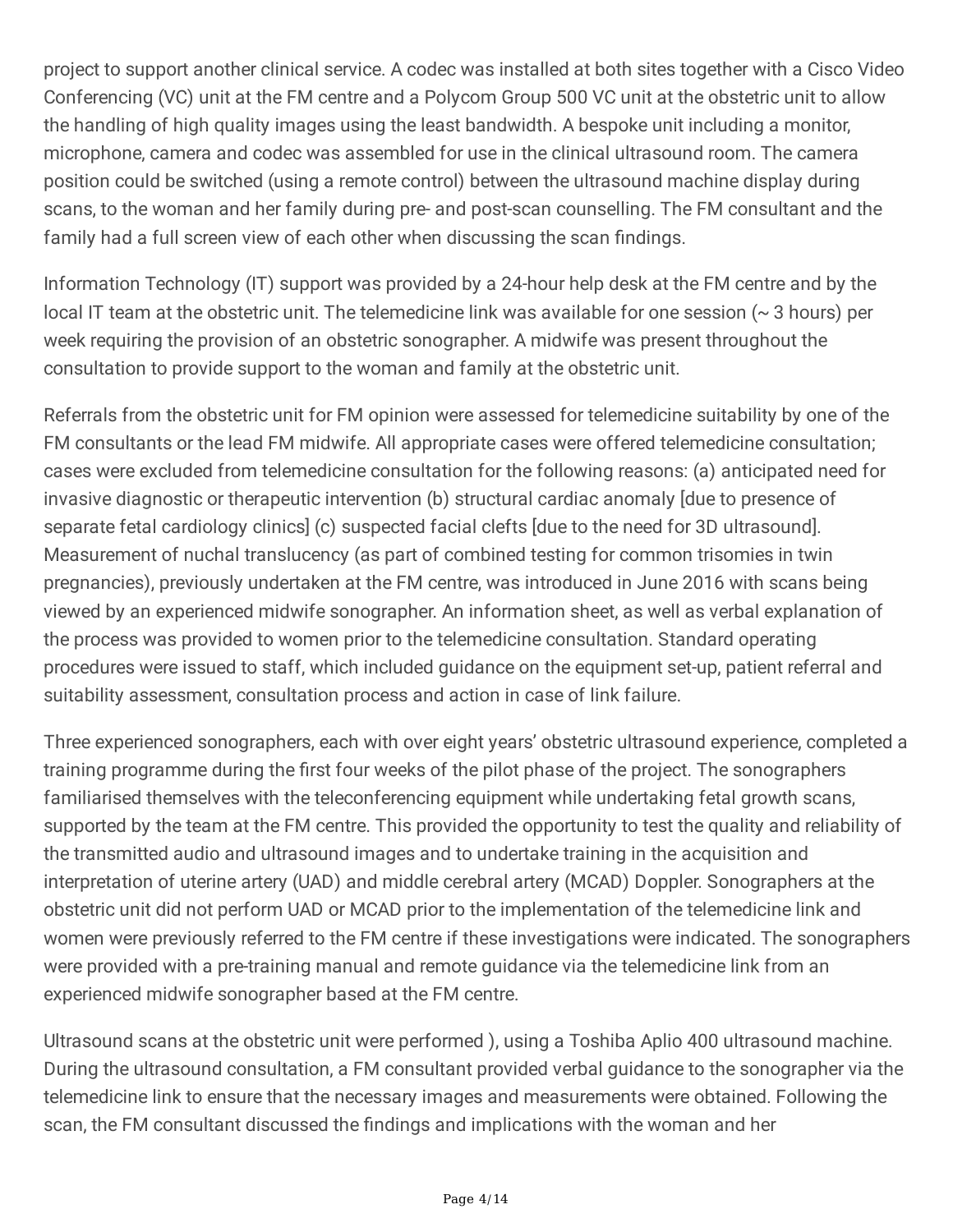partner/supporting person. A scan report was sent to the referring clinician via a secure email service (NHS Mail) immediately following the telemedicine consultation.

Sonographers completed a training programme during the first four weeks of the pilot phase of the project. The sonographers familiarised themselves with the teleconferencing equipment while undertaking fetal growth scans, supported by the team at the FM centre. This provided the opportunity to test the quality and reliability of the transmitted audio and ultrasound images and to undertake training in the acquisition and interpretation of uterine artery (UAD) and middle cerebral artery (MCAD) Doppler. Sonographers at the obstetric unit did not perform UAD or MCAD prior to the implementation of the telemedicine link and women were previously referred to the FM centre if these investigations were indicated. The sonographers were provided with a pre-training manual and remote guidance via the telemedicine link from an experienced midwife sonographer based at the FM centre.

All women undergoing their first telemedicine appointment during pilot of the project were invited to complete a questionnaire following their consultation. The aim was to evaluate respondent's perceptions of the experience of the consultation, including whether they felt involved in their care, knew who to contact with concerns and whether they would choose to use a telemedicine consultation in the future. The questions were based on items used in a previous study (13) and responses were recorded using a five-point Likert scale. Respondents were asked to record the actual costs incurred to attend the telemedicine appointment (for example, travel and childcare costs) and estimated costs of travel and other associated expenses to the FM centre (supplementary file 1). The FM consultants completed a Likert-scale to assess the quality of the image and audio for both the ultrasound scan and subsequent discussion following each consultation. Descriptive analysis of data was performed using SPSS version 21.0 for Windows.

### **Results**

During the pilot and evaluation (phase 1) and embedding and adoption (phase 2), a total of 297 consultations (ultrasound scan and counselling) were undertaken via the telemedicine link; 154 new and 143 follow-up consultations (Table 1).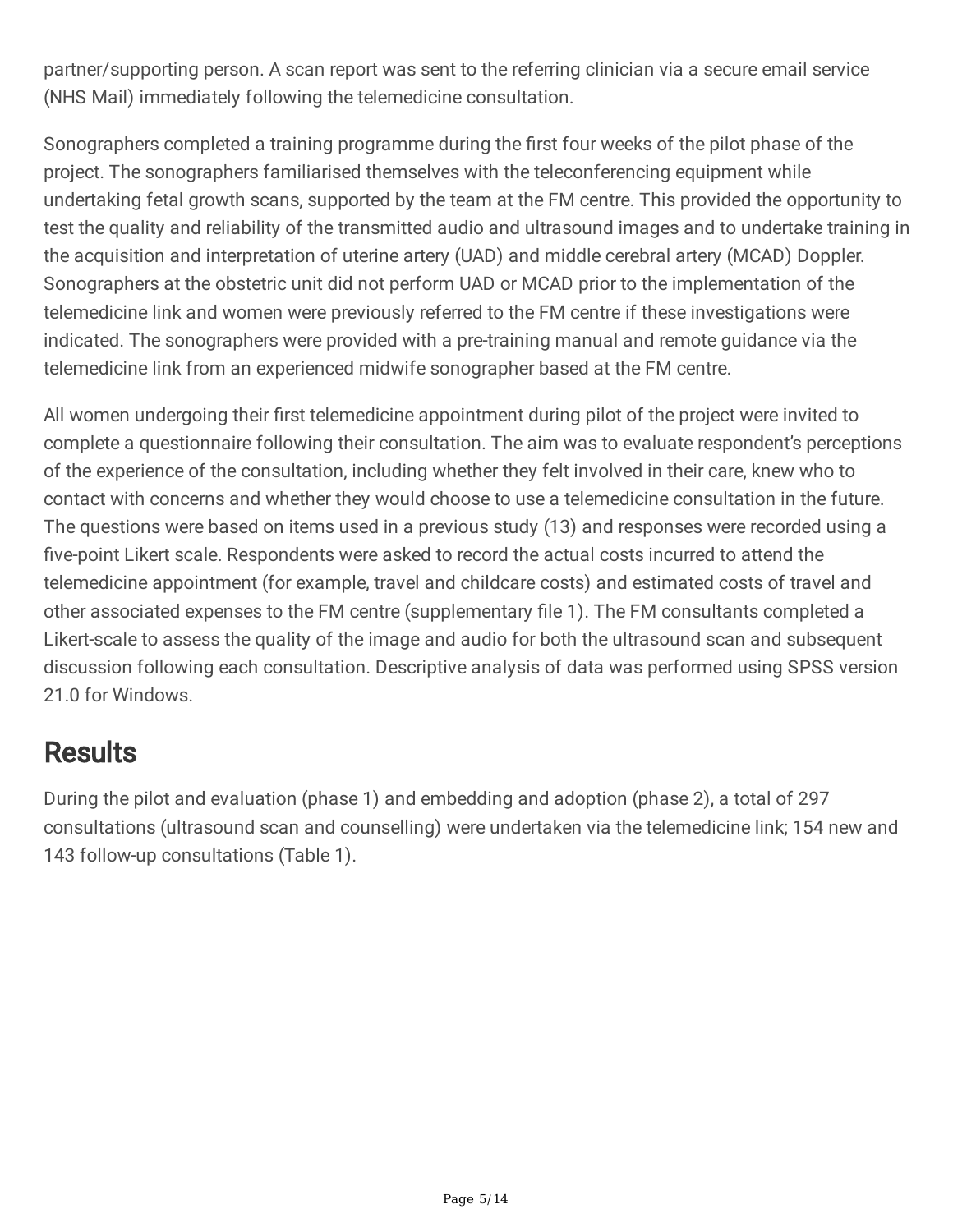| Table 1                                              |  |
|------------------------------------------------------|--|
| Indication for new referrals to telemedicine service |  |

| Primary<br><b>Indication</b>  | Sub-group indication                                          | Number of new<br>referral<br>appointments | <b>Number of follow-</b><br>up appointments |
|-------------------------------|---------------------------------------------------------------|-------------------------------------------|---------------------------------------------|
| Suspected fetal<br>anomaly    | Renal, urinary & genitalia                                    | 25                                        | 11                                          |
|                               | Central nervous system                                        | 12                                        | 9                                           |
|                               | Heart                                                         | $\overline{2}$                            | $\overline{2}$                              |
|                               | Musculoskeletal                                               | $\overline{7}$                            | $\overline{0}$                              |
|                               | Thorax and diaphragm                                          | 1                                         | 8                                           |
|                               | Abdominal wall and<br>gastrointestinal                        | 14                                        | $\overline{4}$                              |
|                               | Tumour                                                        | 1                                         | $\overline{2}$                              |
| Small-for-<br>gestational age | Singleton                                                     | 12                                        | 40                                          |
| Multiple<br>pregnancy         | Twin-to-twin transfusion syndrome<br>screening and management | 1                                         | 5                                           |
|                               | Small-for-gestational age                                     | 3                                         | $\overline{2}$                              |
|                               | Combined testing                                              | 24                                        | $\mathbf 0$                                 |
|                               | Other e.g. single demise                                      | $\boldsymbol{0}$                          | 3                                           |
| Placenta                      | Abnormally invasive placenta<br>screening and management      | 26                                        | $\overline{7}$                              |
|                               | Praevia and other (e.g. antepartum<br>haemorrhage)            | 11                                        | 8                                           |
| Amniotic fluid                | Oligo/anhydramnios                                            | $\overline{2}$                            | $\overline{2}$                              |
| <b>Fetal infection</b>        |                                                               | 6                                         | 15                                          |
| Combined testing              | High risk result                                              | 1                                         | $\overline{0}$                              |
| Alloimmunisation              |                                                               | $\overline{2}$                            | 21                                          |
| Previous history              | Structural or genetic anomaly                                 | 4                                         | 6                                           |
|                               | <b>Total</b>                                                  | 154                                       | 143                                         |

Figure 1 shows the total number of new referrals from the obstetric unit and the number of those who received a consultation via telemedicine during the pilot phase.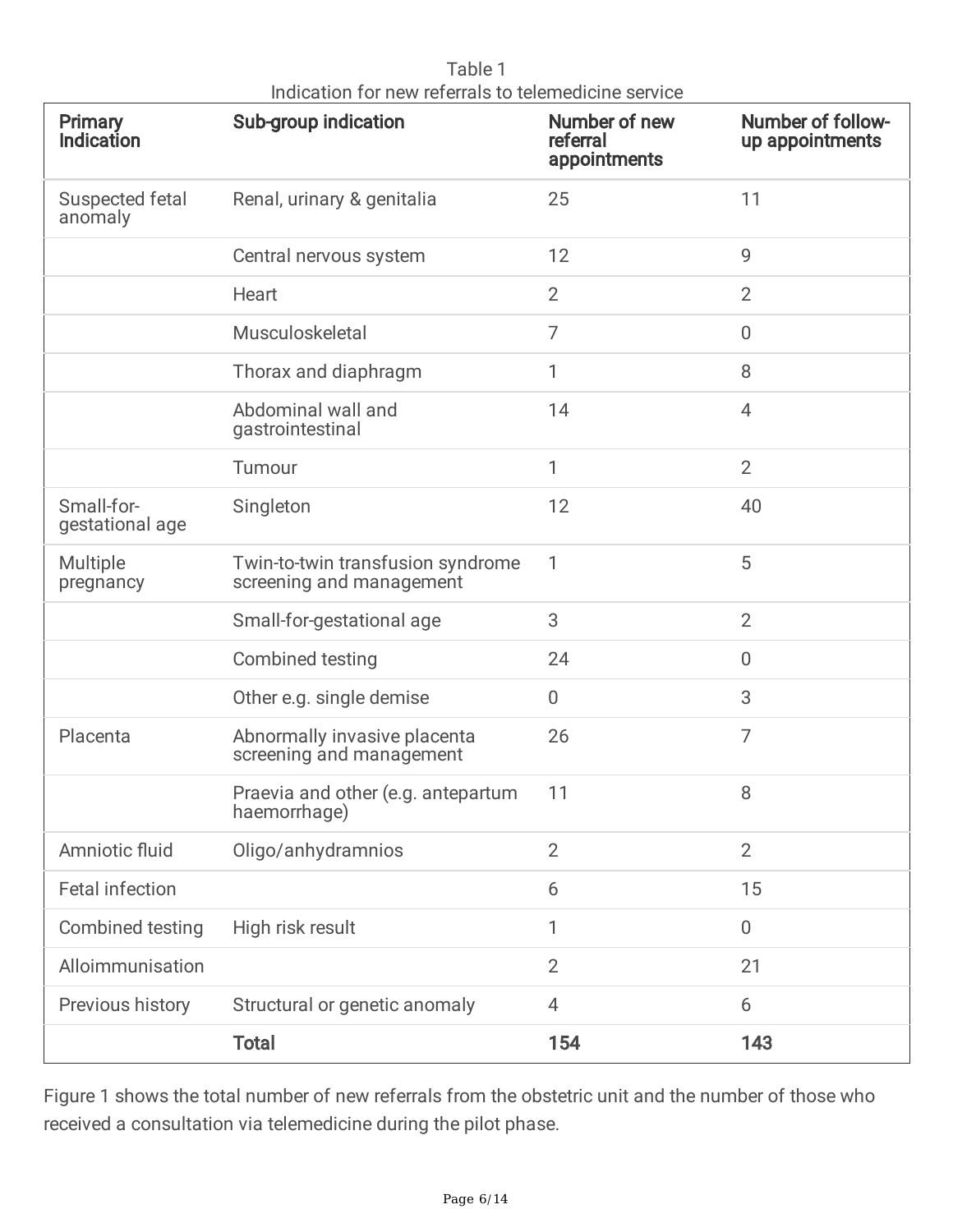Data from the pilot phase showed that the mean duration of telemedicine ultrasound scans was 16 minutes (SD 7.3). For all scans undertaken via the link (pilot and embedding phases), the median gestational age at the time of the consultation was 28 + 3 weeks (200 days gestation) (153–230).

Imaging and audio quality were rated highly by four FM consultants and one midwife sonographer (twin combined screening only) with an image median rating of 4 out of  $5(4-5)$  and the audio median rating of 5 out of 5 (5–5). There was only one case (possible abnormally invasive placenta) where the FM consultant was unable to make a definitive prenatal diagnosis due to the quality of the colour Doppler imaging. The link failed to connect three times and disconnected on three other occasions after completion of the ultrasound scan; the post scan consultation was undertaken by telephone.

#### Patient evaluation of the service

Questionnaires were completed by 34/40 (85%) women following their first telemedicine consultation during the pilot phase. Table 2 shows the demographic characteristics of the respondents.

| Participant characteristics | Survey (%)<br>$n=34$  |
|-----------------------------|-----------------------|
| Age                         |                       |
| $16 - 25$                   | $\overline{9}$ (26.6) |
| 26-35                       | 16 (55.9)             |
| $35+$                       | 6(17.6)               |
|                             |                       |
| Education                   |                       |
| No formal qualifications    | 4(11.8)               |
| <b>GCSE</b>                 | 6(17.6)               |
| A Level                     | 2(5.9)                |
| Vocational                  | 14(41.2)              |
| Undergraduate               | 6(17.6)               |
| Postgraduate                | 2(5.9)                |

#### Table 2: Demographic information

Overall, women expressed high levels of satisfaction with the telemedicine consultation (Table 3). Only two women returned responses of 'Strongly Disagree', one in relation to the quality of the ultrasound image and another to the question of whether she would be willing to use telemedicine to monitor her baby's health in the future.

#### Table 3: Patient evaluation of telemedicine consultation (Likert scores)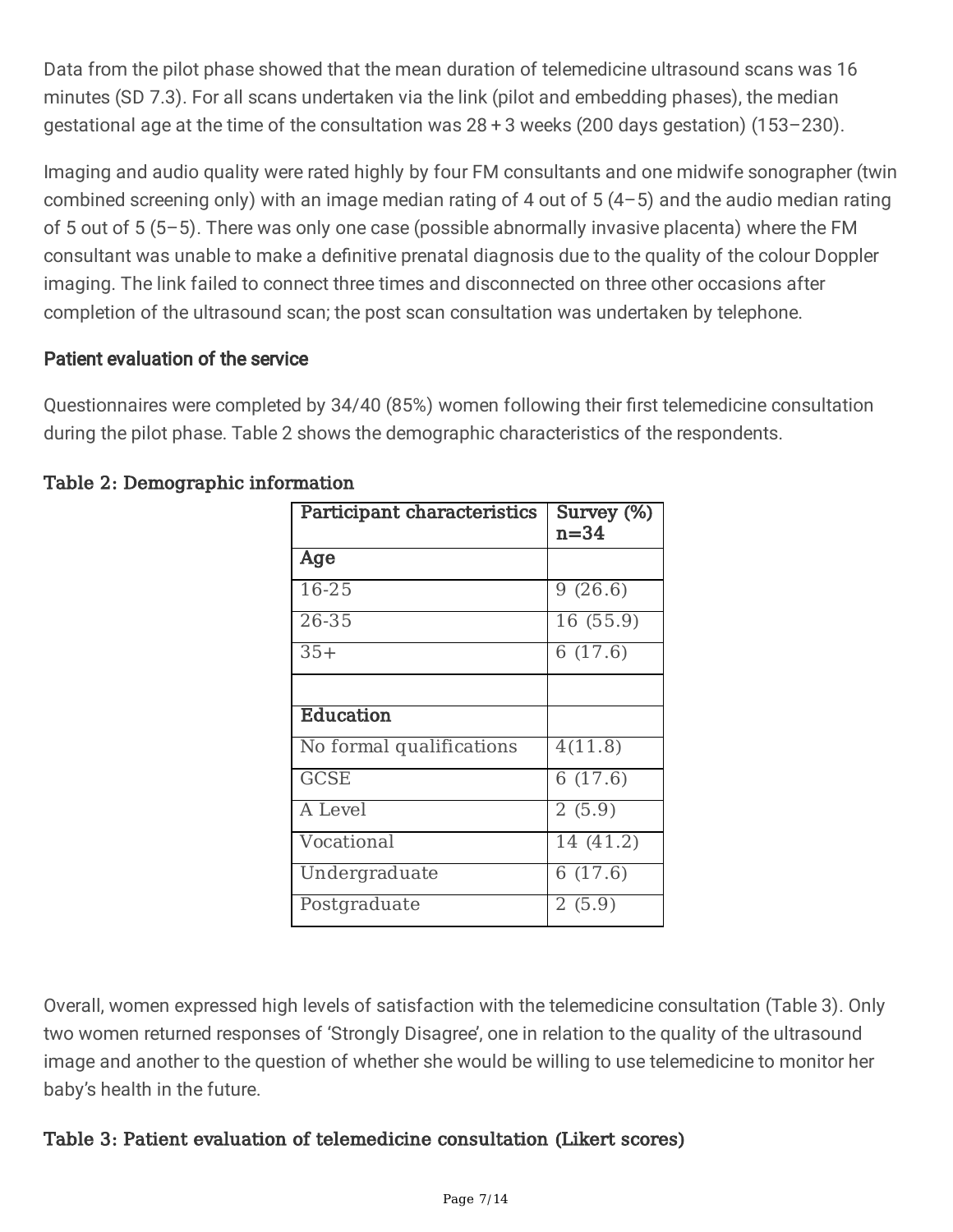| <b>Questionnaire items</b>                                                          | Mean Likert<br>$score/5$ (SD) | % patients agreed or<br>strongly agreed |
|-------------------------------------------------------------------------------------|-------------------------------|-----------------------------------------|
| I was satisfied with the picture quality                                            | 4.71 (0.78)                   | 96.7                                    |
| I was satisfied with the sound quality                                              | 4.84 (0.37)                   | 100                                     |
| I was satisfied with my discussion with the doctor<br>after the scan.               | 4.90(0.30)                    | 100                                     |
| I was able to talk about my concerns openly                                         | 4.87(0.34)                    | 100                                     |
| I know who to contact with any questions                                            | 4.77(0.50)                    | 97.1                                    |
| I was involved as much as I wanted to be in<br>decisions about what happens next    | 4.87(0.43)                    | 96.7                                    |
| After the consultation, I have a good<br>understanding of the next steps in my care | 4.90(0.30)                    | 100                                     |
| I was satisfied with the quality of care received<br>overall                        | 4.90(0.30)                    | 100                                     |
| I would be willing to use telemedicine to monitor<br>my baby's health in the future | 4.84 (0.73)                   | 96.7                                    |

#### Journey times and costs

The majority of women (28 [82.3%]) travelled to attend the telemedicine consultation at the obstetric unit by car, the remainder by public transport. The median travel time to the obstetric unit was 20 minutes (4,150) in comparison to an estimated median journey of 229.8 minutes (120, 450) to the FM centre. The additional costs that would have been incurred by respondents if they had travelled to the FM centre included leave from paid employment (n=16, 47%), childcare costs (n=8, 23.5%) and partner taking time off paid employment (n=25, 73.5%).

### **Discussion**

#### 1. Summary of results

The project demonstrated that a fetal ultrasound telemedicine service can be successfully implemented in the UK NHS between a remote obstetric unit and a FM centre to provide women with high quality FM consultation and reduce the need for travel. The transfer of ultrasound images is reliable and of sufficiently high quality to achieve fetal diagnosis and consultation in almost all cases. Indications for telemedicine

The telemedicine link was effectively utilised to provide ultrasound prenatal diagnosis when a fetal anomaly was suspected and for monitoring the wellbeing of fetuses at risk of compromise, including pregnancies affected by preterm small-for gestational age, preterm premature rupture of membranes, twin-to-twin transfusion syndrome and red cell alloimmunisation. The link was particularly beneficial to parents requiring regular monitoring where multiple journeys to the specialist centre would have otherwise been necessary.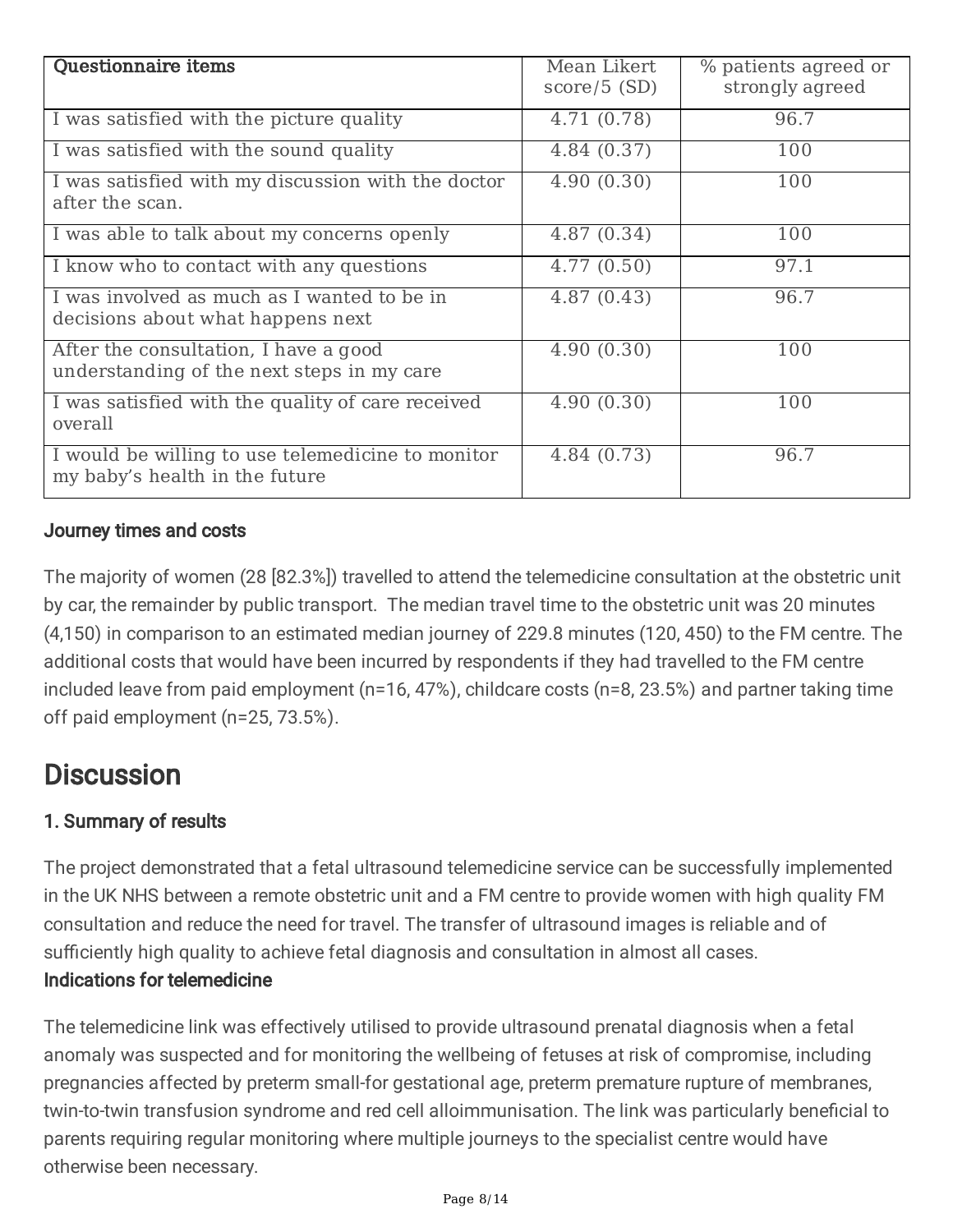Women were excluded from a telemedicine consultation if there was a suspected fetal cardiac anomaly because of an existing, separate fetal cardiology service. Previous studies have shown that fetal cardiology by telemedicine is achievable (4, 14-16) and the telemedicine service could be extended to include such cases in the future. This would require additional training for sonographers and the availability of one of the fetal cardiology team.

It has been previously stated that telemedicine has the potential to increase the number of consultant referrals (17). It is our experience that sonographers and obstetricians at the obstetric unit are more likely to refer patients for FM review when they are unsure of the diagnosis (rather than repeat a scan themselves). However, the telemedicine link also offers the opportunity for obstetricians and sonographers to discuss uncertainties around ultrasound findings or management of care directly with a specialist consultant, thereby reducing inappropriate referrals. This was also a finding in a previous study of fetal telemedicine (3).

#### 2. Benefits to women and acceptability

Women valued the opportunity to receive specialist FM expertise by telemedicine and expressed high levels of satisfaction with the service. These findings are consistent with the findings of previous studies, which showed high levels of patient satisfaction and confidence with telemedicine consultations (3, 5, 13, 18). The majority of women stated that they would be willing to use the telemedicine service again. Feedback from local staff indicated that some women specifically requested a telemedicine consultation, a finding reported in a previous study (5). A detailed discussion of the findings from semi-structured interviews undertaken with stakeholders and women who had telemedicine consultations is reported in a separate paper (19). Total travel times were reduced by more than two and a half hours in comparison to journeys that would be required to a FM centre and costs to attend the telemedicine appointments were lower than estimated costs for attendance at the FM centre.

The value of a fetal ultrasound telemedicine service is highlighted further by the current COVID-19 pandemic(20); the use of telemedicine reduces the need for face-to face visits while maintaining access to FM consultations, as recommended by current guidance (21). The pandemic situation has emphasised the opportunities that telemedicine offers when travel needs to be minimised while continuing to provide fetal diagnosis (22).

#### 3. Challenges of establishing the service

Difficulties were encountered during the initial stages of the project in establishing a reliable teleconferencing link. Prior attempts to utilise an existing Internet-based video conferencing infrastructure (based on N3 [Wide Area IP Network] and Integrated Services Digital Network (ISDN) telephone lines) were unsuccessful; a connection capable of achieving high quality real-time image transfer was not possible using N3 and direct internet access was unsuccessful as a result of existing firewalls.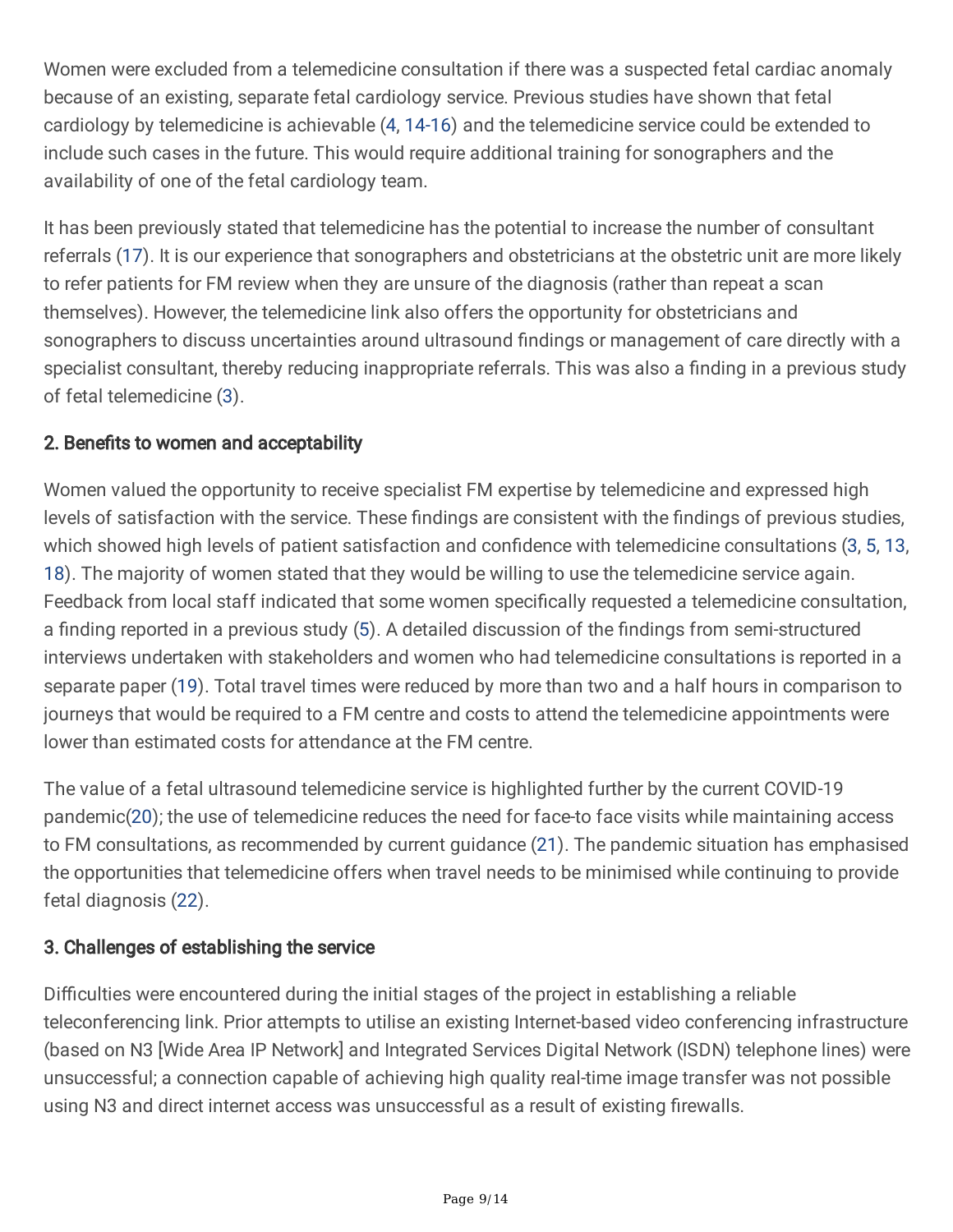There were significant challenges for stakeholders responsible for managing staff in the obstetric unit; managers expressed concerns relating to the increased need for sonography and midwifery staff time to support the telemedicine clinic. This was counterbalanced by the opportunity to increase sonographer skill levels and to substantially reduce travel and associated costs for women and families.

Sonographers expressed worries about their clinical ultrasound practice being observed by the fetal medicine consultant during consultations and being unable to achieve the images required (19). There was also a need to ensure that there was IT support at both the obstetric unit and FM centre in case of technical problems with the link or equipment. These concerns were overcome through extended engagement with clinical staff, senior managers and IT managers at both sites for 12 months prior to the pilot phase of the project and throughout the embedding phase. The training undertaken with sonographers was fundamental to ensuring that they were confident in their ultrasound skills and use of the telemedicine equipment. Previous studies have shown that successful engagement with clinicians and other stakeholders is a significant factor in the success of telemedicine services, particularly beyond the initial set-up period (12, 23, 24).

#### Limitations of study

The findings are limited by the relatively small number of referrals from a single, small obstetric unit. It is difficult therefore to determine whether the findings are generalisable to other obstetric units and a broader range of clinical specialities. The project was designed to evaluate the implementation and adoption of a fetal telemedicine service but does not provide data on the accuracy of prenatal diagnosis by telemedicine and does not seek to compare telemedicine and non-telemedicine image quality.

## **Conclusions**

Telemedicine provides a reliable and feasible option for the delivery of FM consultations to women in a small obstetric unit without the need to travel to a FM centre. The service is valued by women and staff and reduces family costs. There is clear scope to develop the use of the telemedicine link within the provision of specialist maternity, neonatal and paediatric care, which would have significant benefits for families, particularly during a pandemic situation. Future work will focus on extending the provision to neighbouring obstetric units and to other clinical specialities, particularly in areas where there are challenges to sustaining clinical expertise.

### Abbreviations

AHSN - Academic Health Science Network

- FM Fetal Medicine
- MCAD Middle cerebral artery Doppler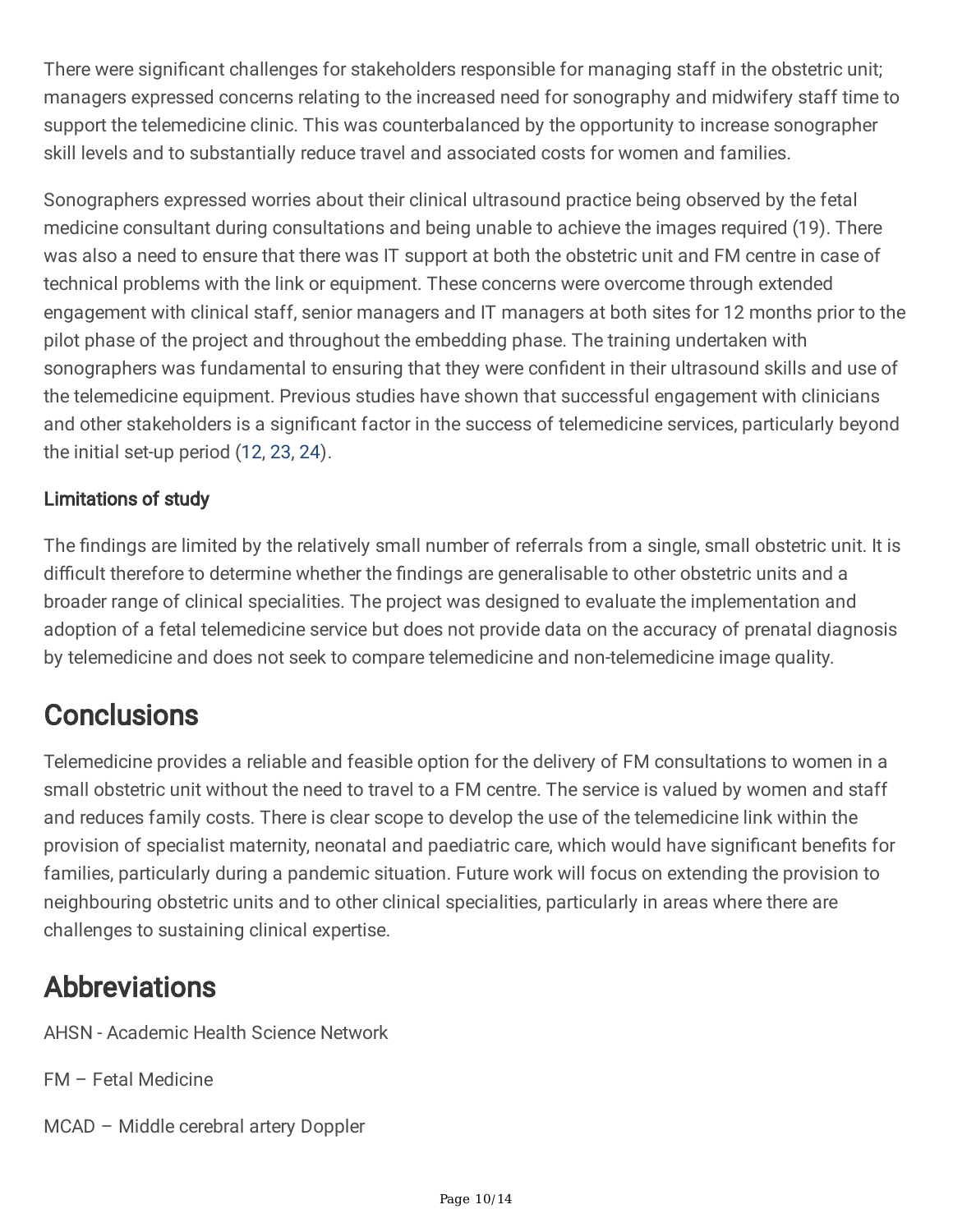OSATS – Objective Structured Assessment of Technical Skill

UAD – Uterine Artery Doppler

VC – Video Conferencing

### **Declarations**

## Ethics approval and consent to participate

Ethical approval was granted by the NHS National Research Ethics Service, NRES Committee London-Hampstead (REC reference: 14/LO/1671).

# Consent for publication

Not applicable.

#### Availability of data and materials

The dataset used in the present study is available from the corresponding author upon reasonable request.

#### Competing interests

The authors declare that they have no competing interests.

## Funding

Phase 1 of the project was funded by the Academic Health Science Network (AHSN), North East and North Cumbria. The funding body was not involved in the design of the study, data collection, analysis and writing of the manuscript.

## Authors' contributions

All authors were involved in design of the study. SCR, AM, and VS were the Project Leads. ML and VS conducted the data collection and performed the data analyses. VS wrote the first draft of the manuscript; SCR, ML, EB, EvO and BB reviewed, edited and contributed to subsequent drafts. All authors have approved the final manuscript.

# Acknowledgements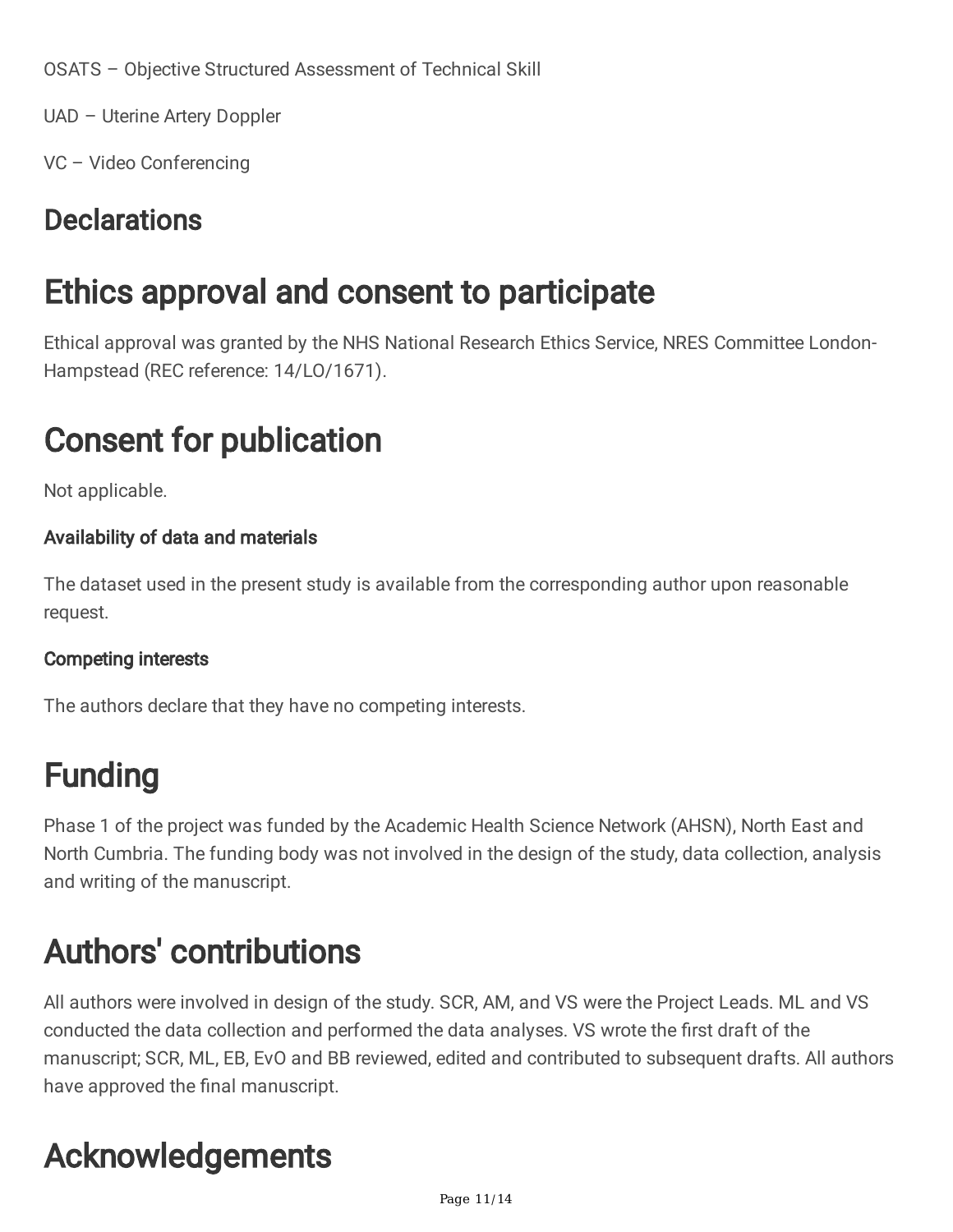The research team would like to thank all of the women who took part in the project and generously shared their views. We would like to thank the team of midwives, sonographers and obstetricians who supported the project in both units. We would especially like to thank Angela Henderson, Fiona Kirkby and Steph Holgate, sonographers at the obstetric unit who were enthusiastic from the outset and professional throughout.

### **References**

- 1. Public Health England. Fetal anomaly screening supporting information. [https://www.gov.uk/government/publications/fetal-anomaly-screening-programme-standards/fetal](https://www.gov.uk/government/publications/fetal-anomaly-screening-programme-standards/fetal-anomaly-screening-supporting-information2020)anomaly-screening-supporting-information2020.
- 2. Sutherland J, Sutphin, D, Redican, K, Rawlins F. Telesonography: Foundations and Future Directions. J Ultrasound Med. 2011;30:517–22.
- 3. Fisk NM, Sepulveda W, Drysdale K, Ridley D, Garner P, Bower S, et al. Fetal telemedicine: six month pilot of real-time ultrasound and video consultation between the Isle of Wight and London. BJOG. 1996;113(11):1092–5.
- 4. McCrossan B, Sands A, Kileen T, Cardwell C, Casey F. Fetal diagnosis of congenital heart disease by telemedicine. Arch Dis Child Fetal Neonatal Ed. 2011;96(F394−F39).
- 5. McCrossan B, Sands A, Kileen T, Doherty N, Casey F. A fetal telecardiology service: patient preference and socio-economic factors. Prenatal Diagnosis. 2012;32:883-7.
- 6. Brisson A, Steinmetz, P, Oleskevich S, Lewis J, Reid A. A comparison of telemedicine teaching to inperson teaching for the acquisition of an ultrasound skill - a pilot project. J Telemed Telecare. 2015 21 235-9
- 7. Greenhalgh T, Wherton J, Shaw S, Morrison C. Video consultations for covid-19. BMJ. 2020;368:m998.
- 8. Ditchburn J, Marshall A. The Cumbria Rural Health Forum: initiating change and moving forward with technology. Rural and Remote Health (Internet). 2016;16(3738).
- 9. Cumbria County Council and Cumbria Clinical Commissioning Group. Health and Wellbeing Strategy 2016-19. 2015.
- 10. May C, Harrison R, Finch T, MacFarlane T, Mair F, Wallace P. Understanding the Normalization of Telemedicine Services through Qualitative Evaluation. J Am Med Inform Assoc. 2003;10(6):596–604.
- 11. May C. A rational model for assessing and evaluating complex interventions in health care. BMC Health Services Research 2006;6(86).
- 12. Obstfelder A, Engeseth K, Wynn R. Characteristics of successfully implemented telemedical applications. Implementation Science 2007;2(25).
- 13. Wyatt S, Roads S, Green A, Ott R, Sandlin A, Magann E. Maternal response to high-risk obstetric telemedicine consults when perinatal prognosis is poor. Australian and New Zealand Journal of Obstetrics and Gynaecology. 2013;53:494-7.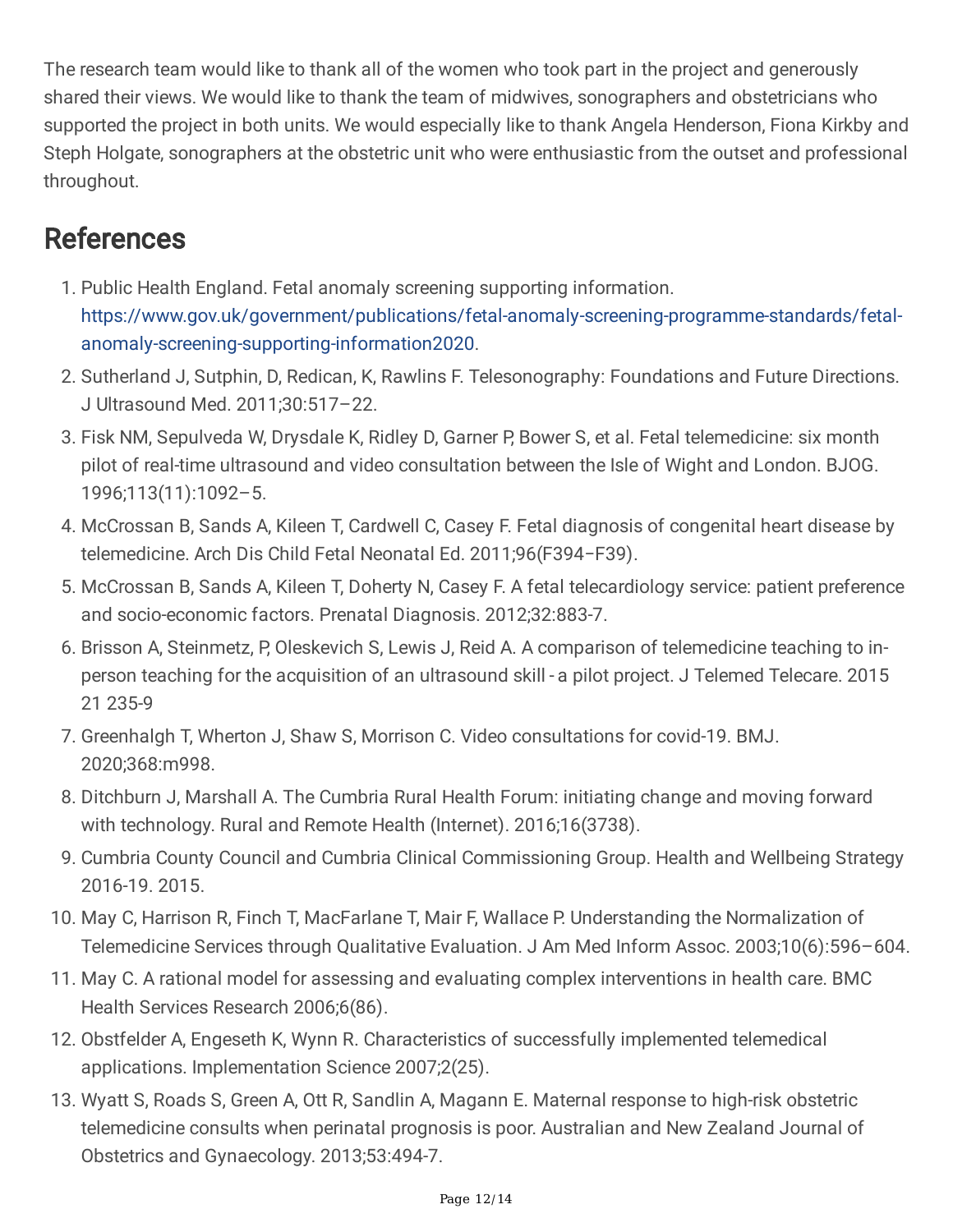- 14. Dowie R, Mistry H, Young T, Franklin R, Gardiner H. Cost implications of introducing a telecardiology service to support fetal ultrasound screening Journal of Telemedicine and Telecare. 2008;14:421-6.
- 15. Hishitani T, Fujimoto Y, Saito Y, Sugamoto K, Hoshino K, Ogawa K. A Medical Link Between Local Maternity Hospitals and a Tertiary Center Using Telediagnosis With Fetal Cardiac Ultrasound Image Transmission. Pediatric Cardiology. 2014;35(4):652-7.
- 16. Aardema M, De Wolf B, Saro MCS, Oosterhof V, Fidler V, Aarnoudse J. Quantification of the diastolic notch in Doppler ultrasound screening of uterine arteries. Ultrasound Obstet Gynecol. 2000;16:630-4.
- 17. Taylor H. Evaluation telemedicne systems and services. Journal of Telemedicine and Telecare. 2005;11:167-77.
- 18. Weatherburn G, Dowie R, Mistry H, Young T. An assessment of parental satisfaction with mode of delivery of specialist advice for paediatric cardiology: face-to-face versus videoconference. Journal of Telemedicine and Telecare. 2006;12(Suppl 1):57-9.
- 19. Bidmead E, Lie M, Marshall A, Robson S, Smith VJ. Service user and staff acceptance of fetal ultrasound telemedicine. DIGITAL HEALTH. 2020;6:2055207620925929.
- 20. Hollander JE, Carr BG. Virtually Perfect? Telemedicine for Covid-19. New England Journal of Medicine. 2020;382(18):1679-81.
- 21. RCOG. Framework for staffing of obstetrics and gynaecology units during the COVID-19 pandemic. Version 3.: Royal College of Obstetricians and Gynaecologists; 2020.
- 22. Deprest J, Choolani M, Chervenak F, Farmer D, Lagrou K, Lopriore E, et al. Fetal Diagnosis and Therapy during the COVID-19 Pandemic: Guidance on Behalf of the International Fetal Medicine and Surgery Society. Fetal Diagnosis and Therapy. 2020.
- 23. Wade VA, Eliott JA, Hiller JE. Clinician Acceptance is the Key Factor for Sustainable Telehealth Services. Qualitative Health Research. 2014;24(5):682-94.
- 24. Finch TL, Mair FS, May CR. Teledermatology in the U.K.: lessons in service innovation. British Journal of Dermatology. 2007;156(3):521-7.

### **Figures**